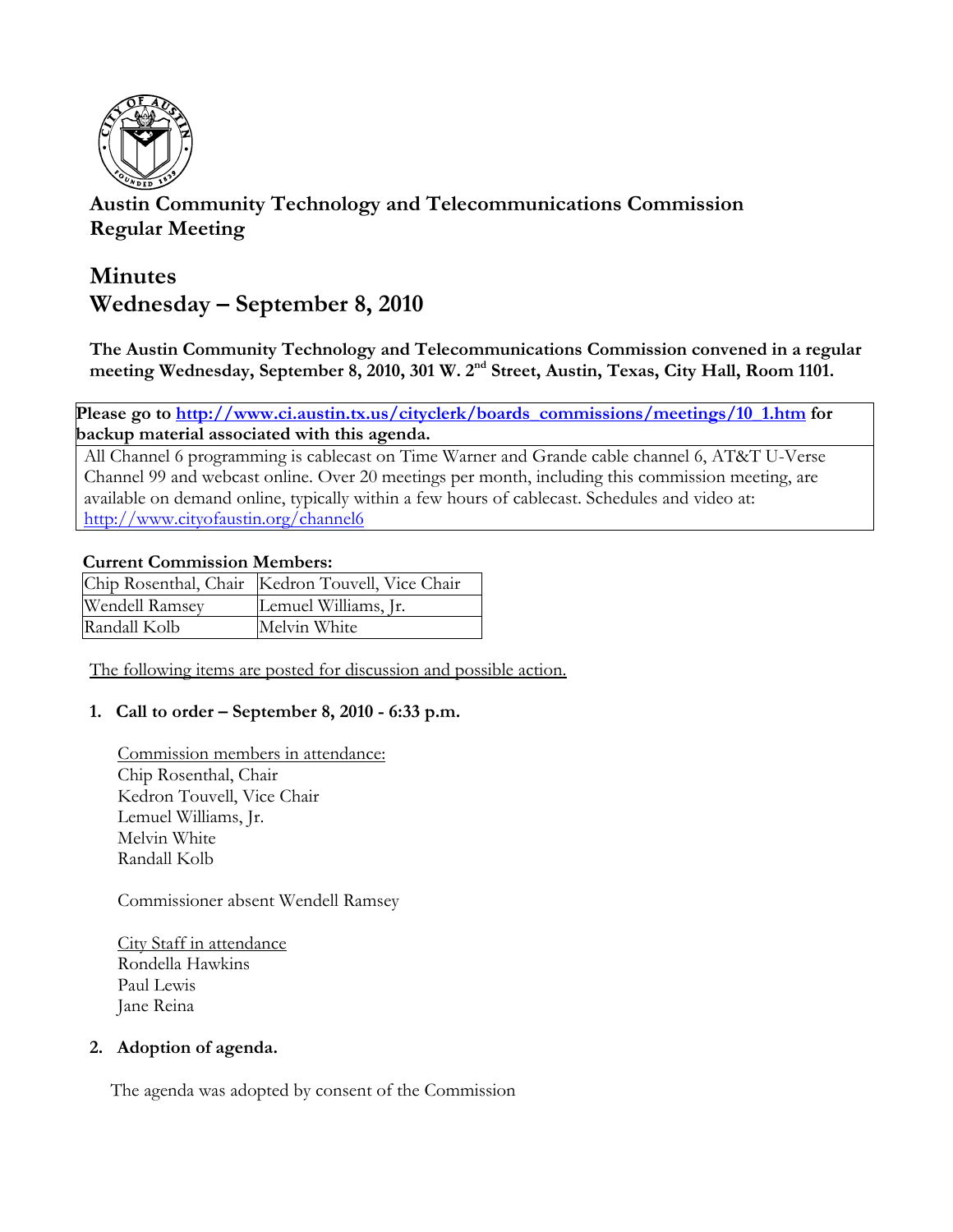#### **3. Citizen Communication: General**

The first 10 speakers signed up prior to the meeting being called to order will each be allowed a threeminute allotment to address their concerns regarding items not posted on the agenda.

Davis Griffin stated Public Access Community Television (PACT aka channelAustin) will not allow him to use the public access facilities because he filed a law suit against them. He is going to court for a determination of this decision.

Sue Ann Campbell opposes the decision of Time Warner Cable to make the PEG channels digital.

# **4. Approval of minutes – August 11, 2010 Commission regular meeting and August 17, 2010 Work Session.**

Commissioner Rosenthal stated that at this Commission's August regular meeting he made some heated statements regarding Time Warner changing the PEG channels to a digital format and apologized for his statements.

**The minutes from the regular meeting of August 11, 2010 and work session of August 17, 2010 were approved on Commissioner Williams' motion; Commissioner White's second. Motion passed on a 5-0-0 vote. (Commissioner Ramsey absent.)**

# **5. Staff Briefings**

a. Legislative, Regulatory and Policy update. (Rondella Hawkins) (wp5)

Rondella Hawkins, Manager of the City of Austin's Office of Telecommunications & Regulatory Affairs did not have any legislative, regulatory and policy updates to present.

Ms. Hawkins reported on the Time Warner Cable conversion of the Public, Educational & Government (PEG) channels from analog to digital delivery on October 1, 2010. A Council resolution was passed August 26, 2010 regarding this. http://www.ci.austin.tx.us/edims/document.cfm?id=142076

#### **6. Old Business**

a. Discussion and possible action on Commission recommendation for Public Access Management Services Contract request for proposal (RFP) scope of work. (Touvell) (wp1)

Citizen Communications: Sue Ann Campbell would like the RFP to require public access managers to follow the constitution. Would like the City to stop taking a hands off approach to the management of the public access studios and equipment.

**Motion to approve the recommendation for the Public Access Management Services contract was approved on Commissioner White's motion; Commissioner Williams' second. Motion passed on a 5-0-0 vote. (Commissioner Ramsey absent.)** http://coacfprod.coacd.org/cityclerk/bcic/attachments/10/903/20100908-access-contractrecommendations-FINAL.pdf

#### 7**. New Business**